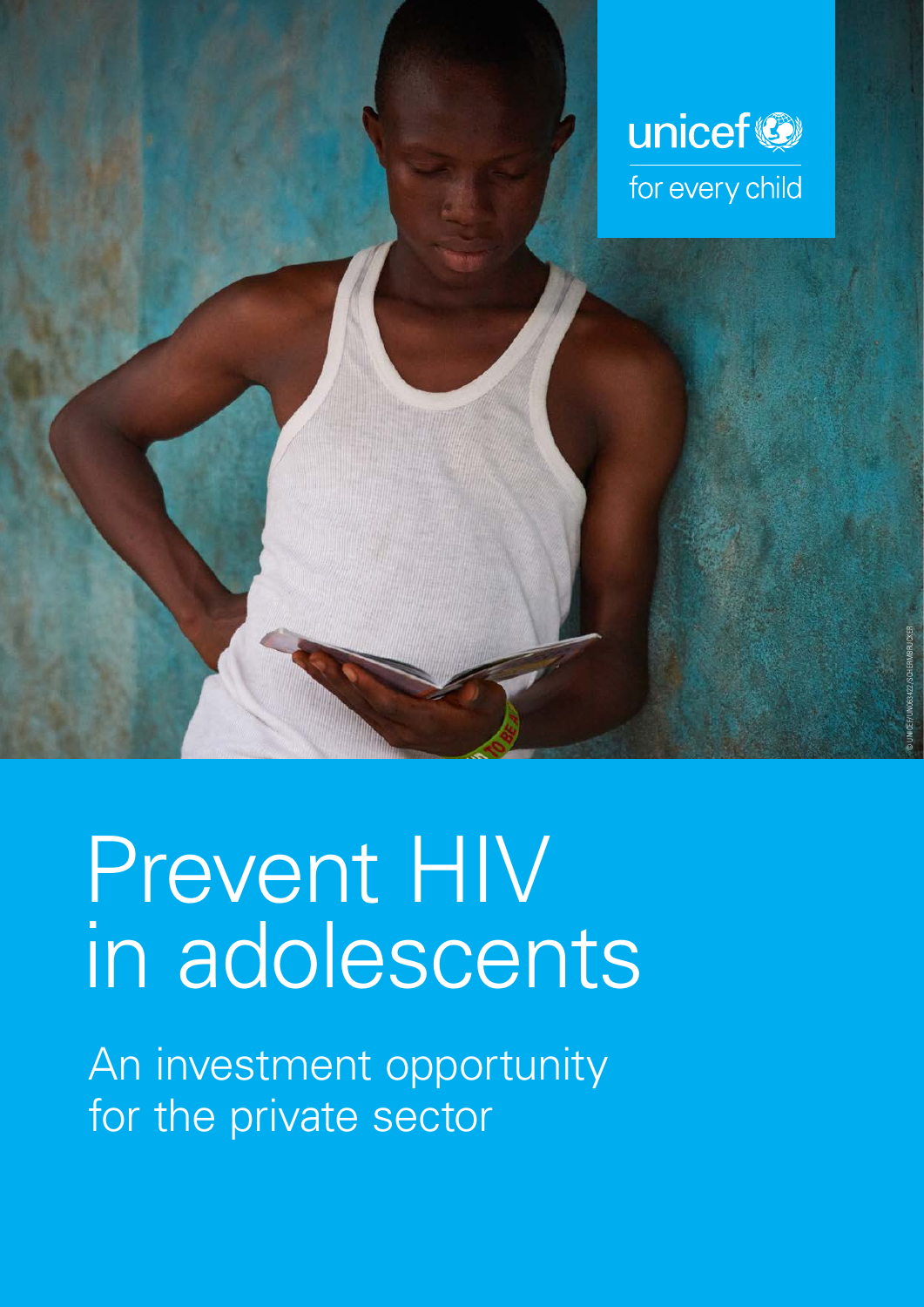# **The opportunity**

Across the world, especially in Africa and in many lower- and middle-income countries, population growth has led to a youth bulge, offering societies great opportunities and possibilities for economic growth. Adolescents can bring hope for future progress and development – if they are healthy, educated and gainfully employed in adulthood. One key to adolescents' health and productivity is keeping them free from AIDS and HIV infection.

A world where AIDS is no longer a public health threat is certainly within reach: ending AIDS by 2030 is a clear aim of the Sustainable Development Goals (SDGs). And SDG 17 on global partnership for sustainable development provides an opportunity for the private sector to contribute to this endeavour. Involvement of the private sector is critical – indeed, the progress made so far to tackle HIV cannot be sustained without it. Intensified efforts require the expertise, innovation and financial resources of a range of partners so entire societies and economies can benefit from healthy, empowered and more productive individuals, families and communities.

# **The challenges**

Despite progress made globally in the fight against AIDS, the global community has not succeeded in reducing the rate of infection among adolescents at the same rate as among adults – the rate of progress, in fact, is three times slower. In some parts of the world, such as in sub-Saharan Africa, AIDS is the leading cause of death in this age group.

To make an AIDS-free future a reality, the global community must tackle the following challenges.

## **Reaching the hardest to reach and helping them determine their HIV status**

In areas where the rates of HIV infection are highest, the hardest to reach are usually socially and economically disadvantaged groups without access to health care and education, and with limited awareness of HIV infection and testing. The most recent data indicate that only 22 per cent of adolescent girls and 16 per cent of adolescent boys aged 15–19 in Eastern and Southern Africa – the region most affected by HIV – were tested for HIV in the past 12 months and received the result of the last test. The testing rates in West and Central Africa and South Asia are even lower.

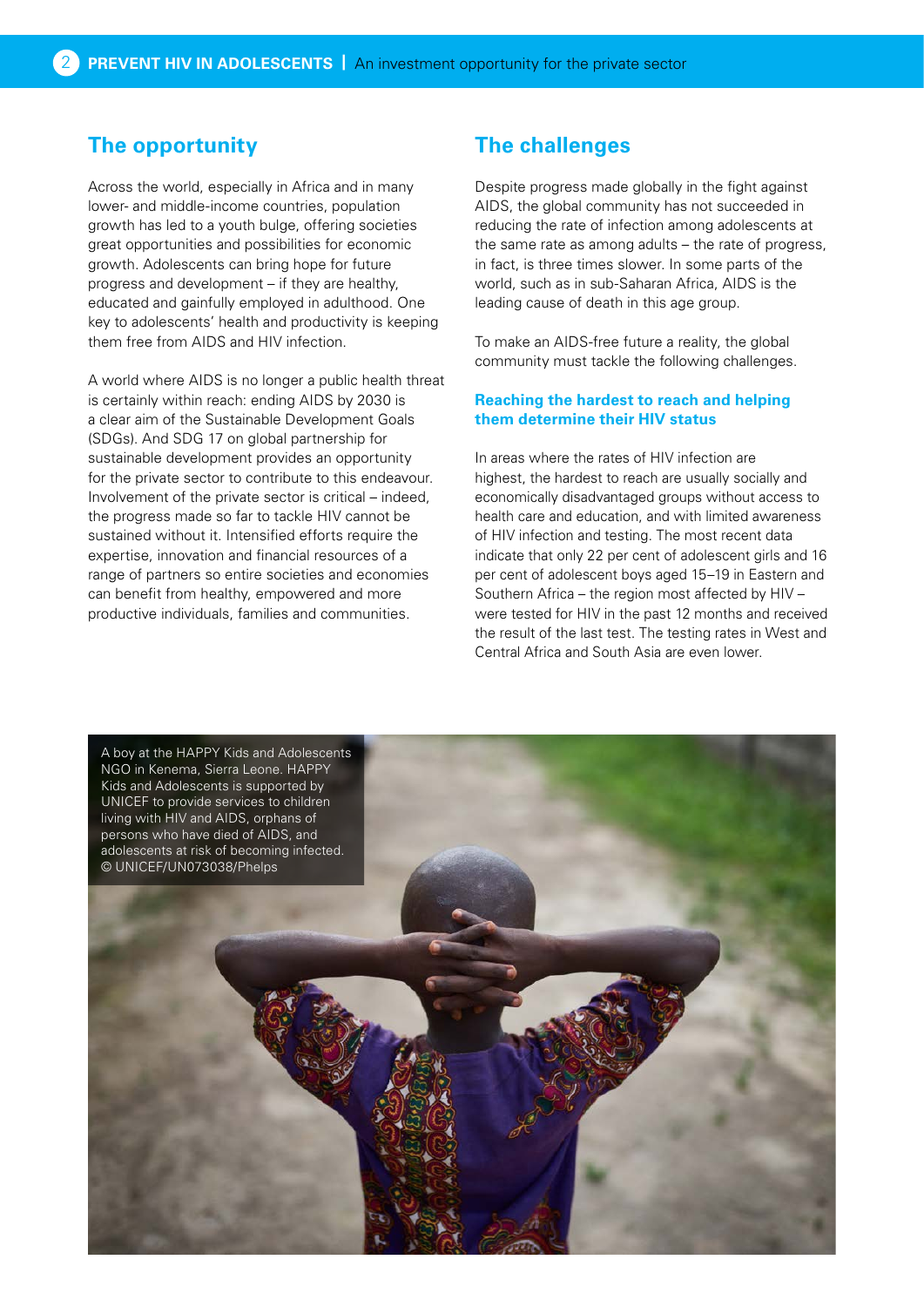# **THE SITUATION**

- An estimated **1.6 million** adolescents (aged 10–19 years) were living with HIV worldwide in 2018. Three in five (68 per cent or nearly 7 in 10) lived in eastern and southern Africa.
- There were **250,000** new HIV infections among adolescents in 2018. In sub-Saharan Africa, nearly three times as many adolescent girls were infected as boys. A girl becomes infected with HIV every four minutes in sub-Saharan Africa.
- **33,000** AIDS-related deaths among adolescents (10–19 years old) are expected in 2019.
- New adolescent HIV infections will rise by **13 per cent** by 2030 unless action is taken now.

*[<https://data.unicef.org/wp-content/uploads/2018/11](https://data.unicef.org/wp-content/uploads/2018/11/Global-snapshot-2018.pdf) [Global-snapshot-2018.pdf](https://data.unicef.org/wp-content/uploads/2018/11/Global-snapshot-2018.pdf)>*

*Source: UNAIDS 2019 estimates*

## **Ensuring adolescents who test negative stay negative**

Staying negative requires people to test for HIV. However, many do not test due to fears of social discrimination and stigma, and a lack of access to regular, simple testing. They also lack access to information, education and peer support.

### **Empowering adolescent girls to avoid infection**

Adolescent girls account for 74 per cent of all infections – this is nearly 4 out of 5 of all HIV infections in the 15–19 age group worldwide. Girls and young women are not empowered to avoid being infected with HIV – which often happens in exploitative relationships with older male partners. They need support if living with HIV and ways to avoid passing on the infection to new partners or to their children.



# **UNICEF's track record**

UNICEF has more than 70 years of experience. It works in over 190 countries, where it addresses the health, nutrition, education and protection needs of more of the world's children than any other organization. With a proven track record in partnering effectively with the private sector, UNICEF achieves sustainable results for children and adolescents.

UNICEF works in the most challenging and least accessible places, reaching children – including adolescents – in both emergency and development contexts. To address the HIV/AIDS epidemic, UNICEF invests in communities and partnerships and in the most effective solutions and interventions to end AIDS and make improvements to current health systems. UNICEF has a voice in the most important global and national conversations affecting children and is a key contributor to many global alliances that tackle the most pressing issues.

# **UNICEF TARGETS FOR 2021**

81 per cent of adolescents living with HIV receive antiretroviral therapy

13.8 million adolescent girls and 9.8 million adolescent boys tested for HIV and received result of last test

25 countries taking initiatives to strengthen the availability of gender-responsive evidence for prevention of HIV

32 countries supporting implementation of at least three high-impact gender-responsive adolescent prevention interventions

# **UNICEF's sustainable response**

UNICEF's mandate is to save children's lives, defend their rights and help them fulfil their potential from early childhood through adolescence. Partnerships are key in fulfilling UNICEF's mandate, with governments, civil society and the private sector, and with children and adolescents themselves.

Business as usual is not enough to make the final push towards ending AIDS. UNICEF and its partners, therefore, implement innovative interventions that will reach children everywhere and leave no child behind. This means focusing on long-term solutions to prevent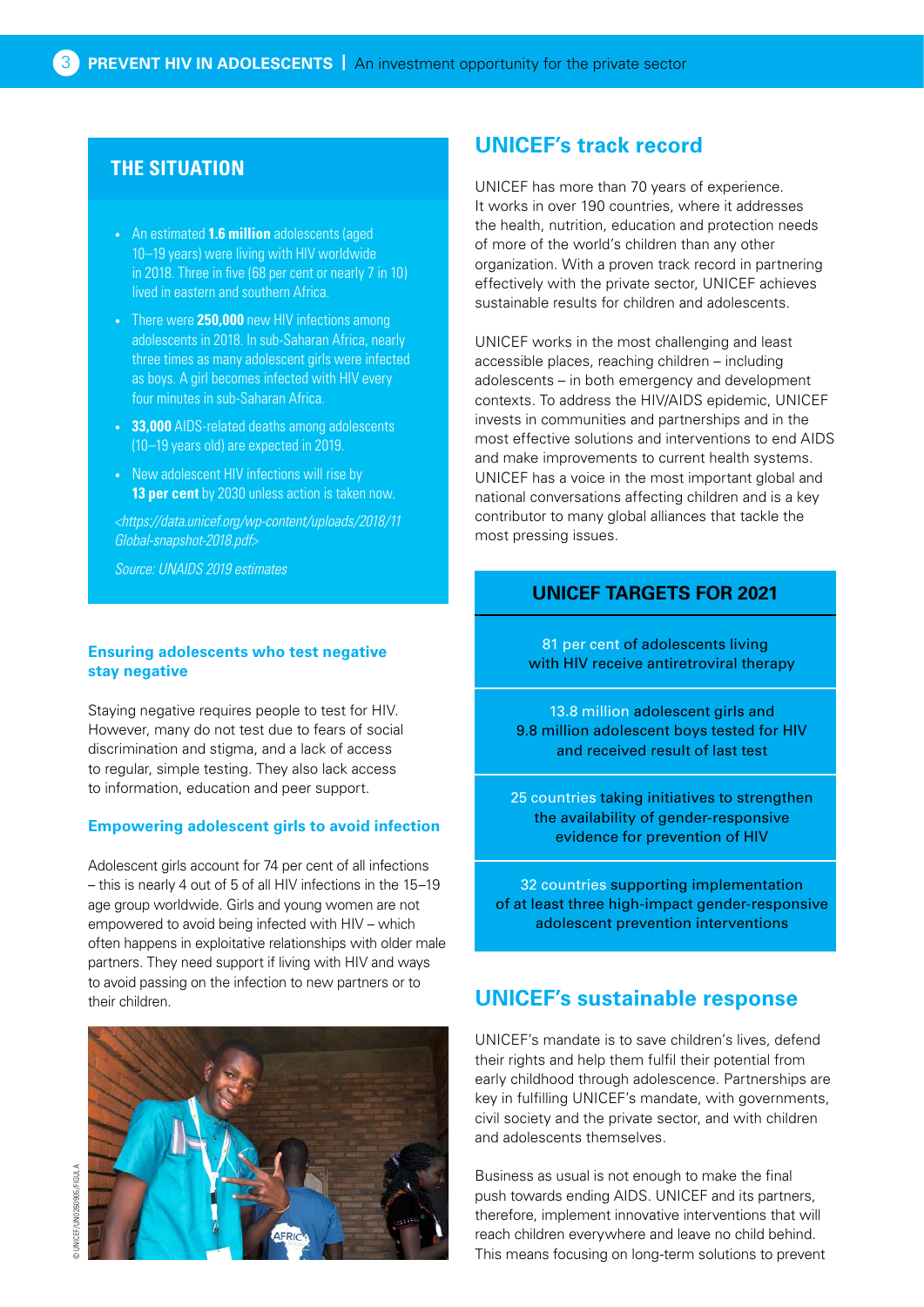future transmission of HIV while treating those living with the virus today. UNICEF's approach varies in different communities and reflects the situation of each context. The proportion of people with HIV, the capacity of the health system and the level of support available from private and public bodies all influence the type of response.

UNICEF's approach to addressing the HIV epidemic adapts interventions to the needs of all adolescents affected by the virus. UNICEF looks to integrate prevention, treatment and care strategies for HIV and AIDS into existing national, regional and community health care systems so the maximum number of adolescents can be reached. UNICEF always tries to develop approaches that work today as well as in the future.

UNICEF is continually looking for more game-changing solutions to end AIDS among adolescents. Overall, UNICEF supports a 4T approach – 'target, test, treat and train' – for youth at risk of HIV infection. This approach seeks to improve their health and well-being and to assure their survival and healthy transition to productive adulthoods free from poverty, discrimination and exclusion.



## **1 Tailoring interventions to contexts**

Different groups of adolescents require different approaches to prevention. UNICEF uses high-tech data collection methods to help understand the situation of specific adolescent populations and learn how to reach them at the right time, in the right place and with the right combination of approaches to meet their needs. Along with its partners, UNICEF aims to improve prevention programmes so they target and identify hidden, invisible and hard-to-reach populations – for example, by mapping adolescents' personal networks and through champions in adolescent populations at high risk of HIV infection.



## **2 Training adolescents to prevent infection**

Adolescents must be trained so they can participate in helping to end AIDS in their age group. UNICEF works with partners to:

- Increase awareness among adolescents of the importance of prevention strategies
- Educate young people about the risks
- Give adolescents access to HIV information, education and peer support

UNICEF and its partners strive to engage young people in designing and planning community programmes and technology-based innovations to provide safe spaces for adolescents – especially those in groups at higher risk of infection – to voice and share their concerns.

For adolescents living with HIV or at risk of infection, UNICEF aims to expand HIV prevention models with increased use of pre-exposure prophylaxis – the use of HIV drugs given to people without HIV to significantly reduce the risk of contracting the virus.



### **3 Testing adolescents**

For adolescents to be aware of the risks, they must have easy ways to check their status. UNICEF works with partners to increase demand for, and access to, HIV testing – including self-testing for adolescents – in existing points of contact, such as family planning centres and community youth groups. Innovative self-testing kits that give instant results in a confidential manner are ideal for adolescents who fear the stigma attached to testing, or who are uncomfortable going to health clinics. This kind of innovation helps to reach adolescents who otherwise might be missed.



#### **Empowering adolescent girls and young mothers**

UNICEF is seeking to expand HIV prevention models for at-risk adolescent girls and young mothers through social, behaviour and biomedical approaches. The approaches include education on prevention and increased access to self-testing and pre-exposure prophylaxis in areas with high prevalence of HIV among children. Young women need support to protect themselves from contracting the virus from partners. They should be tested regularly if they are at risk or when they become pregnant, and they should be given access to antiretroviral therapy when needed.



VICEF/UND294581//FRANK DEJONGH © UNICEF/UN0294581// FRANK DEJONGH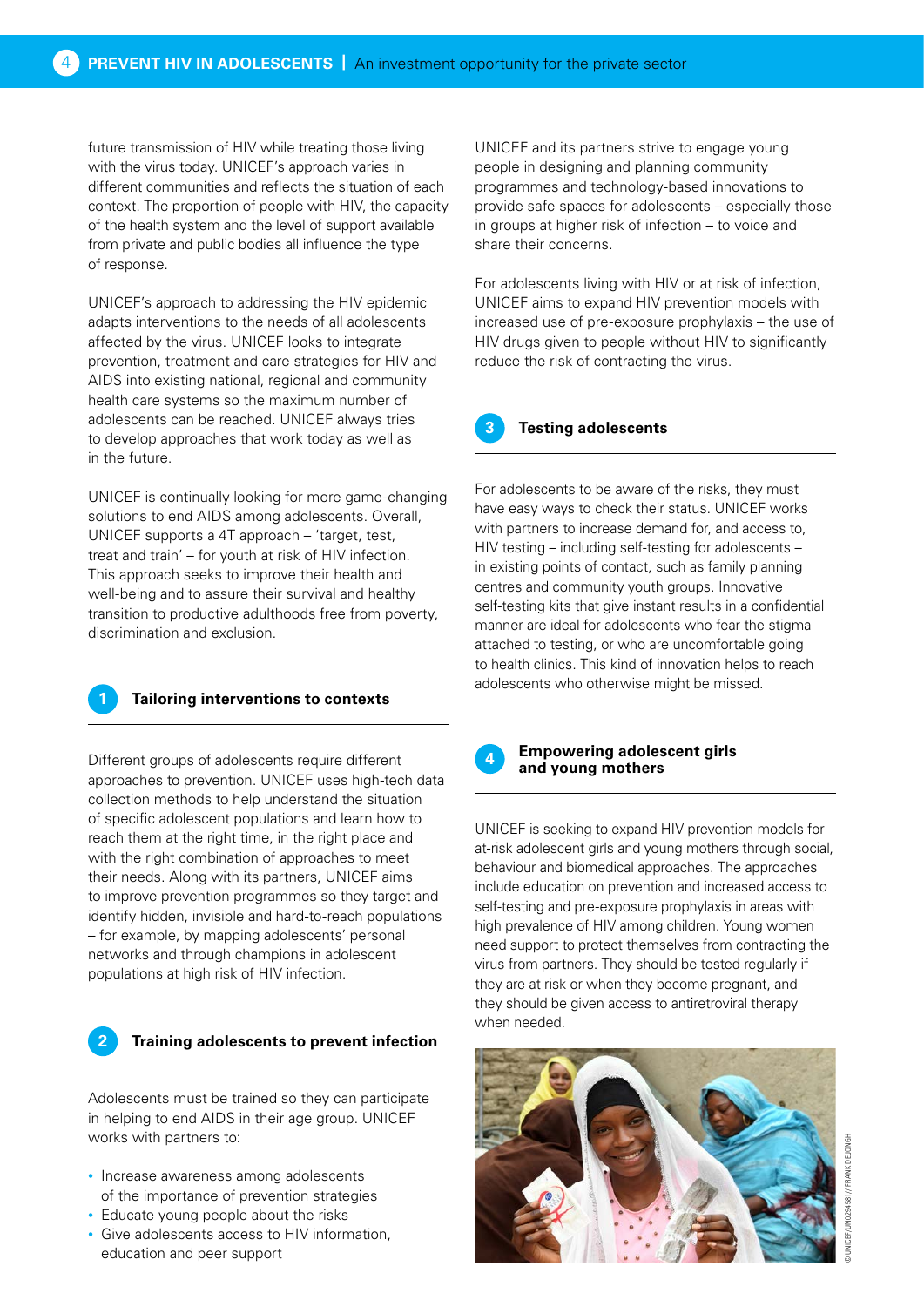# **CASE STUDY: Increasing HIV testing among adolescents and youth in key populations in Brazil**

Young people are bearing the brunt of the HIV epidemic in Brazil. Over the past decade, the rate of new HIV infections among 15- to 24-year-olds has significantly increased. Although the AIDS-related mortality rate decreased by 5 per cent in the general population between 2004 and 2015, it increased during the same period by 53 per cent among adolescents aged 15–19 years.

UNICEF has supported the Viva Melhor Sabendo Jovem (Youth Aware) project in collaboration with the MAC AIDS Fund and in partnership with local, state and national public institutions, NGOs and community networks. This prevention and awareness-oriented project uses mobile health units to bring essential services – including HIV testing and counselling and testing for syphilis and hepatitis B and C – to adolescents and young people, especially those in populations most vulnerable to HIV infection, such as men who have sex with men, sexually exploited adolescents, and adolescents in conflict with the law. For young people living with HIV, the mobile units promote engagement with the health service and retention in care.

The project uses a range of tools to attract attention among target populations, including a public awareness campaign involving bloggers, rappers and hip-hop musicians. This was particularly effective in reaching young males, who made up 60 per cent of those reached in the project's first three years. Behaviour change communication strategies included peer mobilization and direct dialogue among peers that helped raise awareness of how HIV is prevented and the importance of testing for HIV and sexually transmitted infections.

The project began in 2013 in the cities of Belém, Fortaleza, Manaus, Porto Alegre, Recife and São Paulo. Overall, the project has increased HIV testing and antiretroviral therapy initiation rates among adolescents, and it has increased the number of adolescents living with HIV who have reached and sustained undetectable viral loads. In São Paulo, for example, the number of tests increased by 47 per cent between 2013 and 2016.

*<[www.unicef.org/brazil/hiv-aids-e-sifilis](http://www.unicef.org/brazil/hiv-aids-e-sifilis)>* 

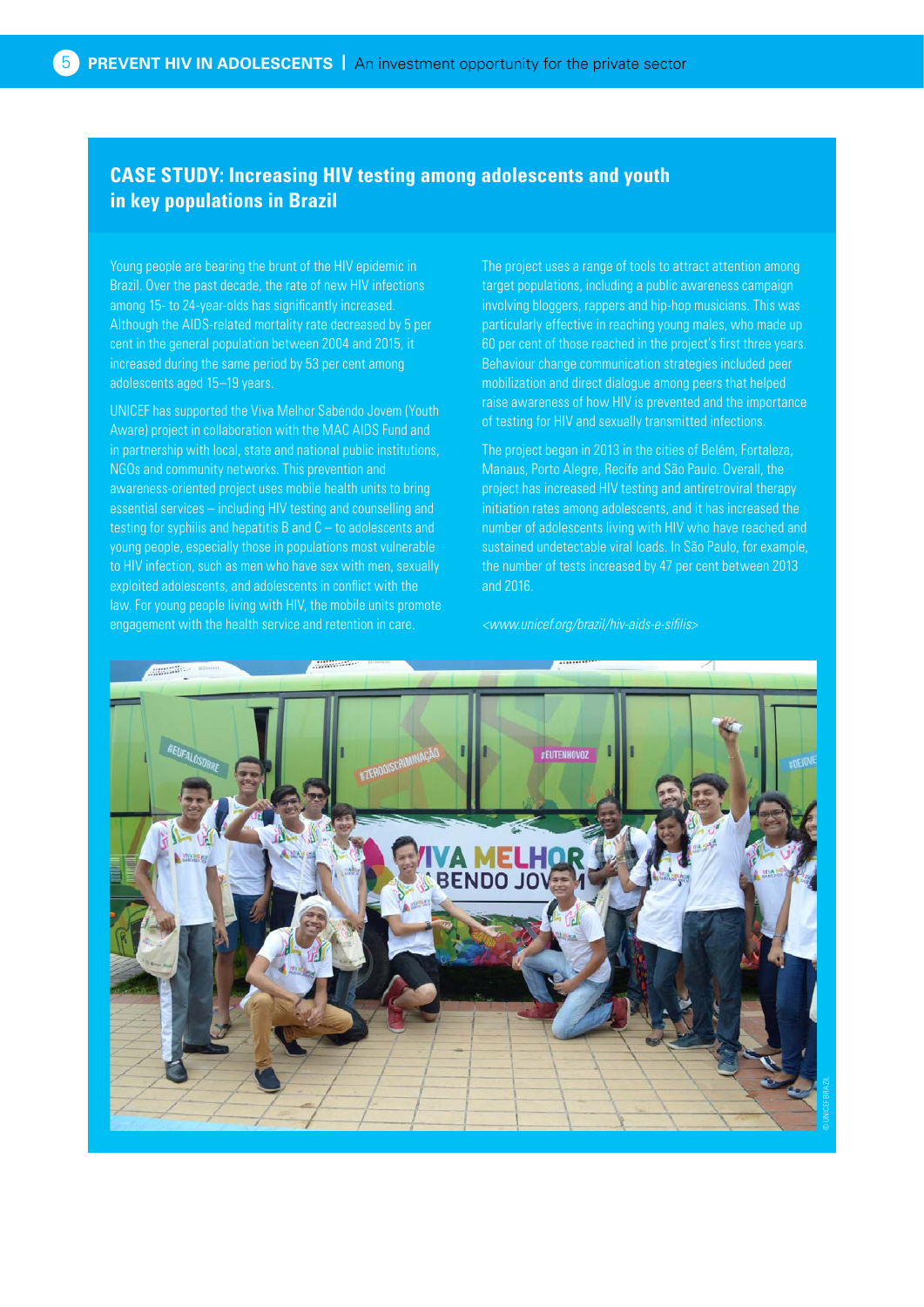# **How the private sector can invest**

UNICEF believes that the private sector isn't a postscript; it must be a part of solutions to the world's gravest global challenges. A broad range of partners – philanthropists, foundations, businesses and individuals – can help create change at the global, regional and country level, and speed up the rate of finding solutions to make a world where all have equal opportunities to survive and thrive.

The private sector has a critical role in helping to improve the lives of children around the world, leveraging its expertise and assets to better serve the needs of hard-to-reach children and adolescents. It brings innovation, efficiency and know-how. UNICEF and partners will not end the AIDS epidemic in adolescents without including the private sector in the response.

The private sector can be the catalyst to help reverse the trend of HIV infections among adolescents. By contributing to UNICEF's holistic approach, partners can support a spectrum of interventions, from influencing government policies and programmes to promoting empowerment and education activities. The private sector partners can work with UNICEF in the following areas.

#### **Financing**

The progress the global community has made is under threat as investments in HIV have declined. UNICEF therefore urgently needs financial contributions from the private sector to implement its programmes. Flexible funding is critical, as it allows UNICEF to target communities with the appropriate interventions and make a difference where it is needed most.

#### **Innovation and technology**

UNICEF has a strong track record of investing in innovation and technology that can speed up results. UNICEF is continually looking at new solutions and ways of working and sharing knowledge to achieve even more for children, using the power of evidence

to effect change. Together with private sector partners, UNICEF can:

- Increase efforts for rapid testing for HIV without the need for complex laboratory tests. This helps to reveal HIV cases among adolescents, start them on treatment immediately if necessary and link them to ongoing health care.
- Increase access to self-testing for adolescents in existing points of contact, including family planning centres and community youth groups, and ensure young people have access to life-saving HIV knowledge, skills and prevention services.
- Expand HIV prevention models for at-risk HIV-negative adolescents with increased use of pre-exposure prophylaxis.
- Engage young people in designing and planning community programmes and technology-based innovations to provide safe spaces for youth to voice and share their concerns.
- Use innovative digital technologies to transform how to reach, inform and treat adolescents at risk of HIV, and continue enhancing digital technologies and e-learning platforms to share knowledge on caring for adolescents with HIV. This includes, for example, using digital platforms such as U-Report and RapidPro to track interventions and promote adolescents' participation to improve services.
- Develop and roll out tools to address barriers to ending AIDS, including creating new ways to improve access to, and ease of, testing and treating adolescents.

#### **Expertise**

Partners from a range of fields, sectors and industries are needed to contribute new approaches and fresh perspectives, fill knowledge gaps and mobilize stakeholders and influencers to deliver solutions to reduce new HIV infections and AIDS-related deaths.

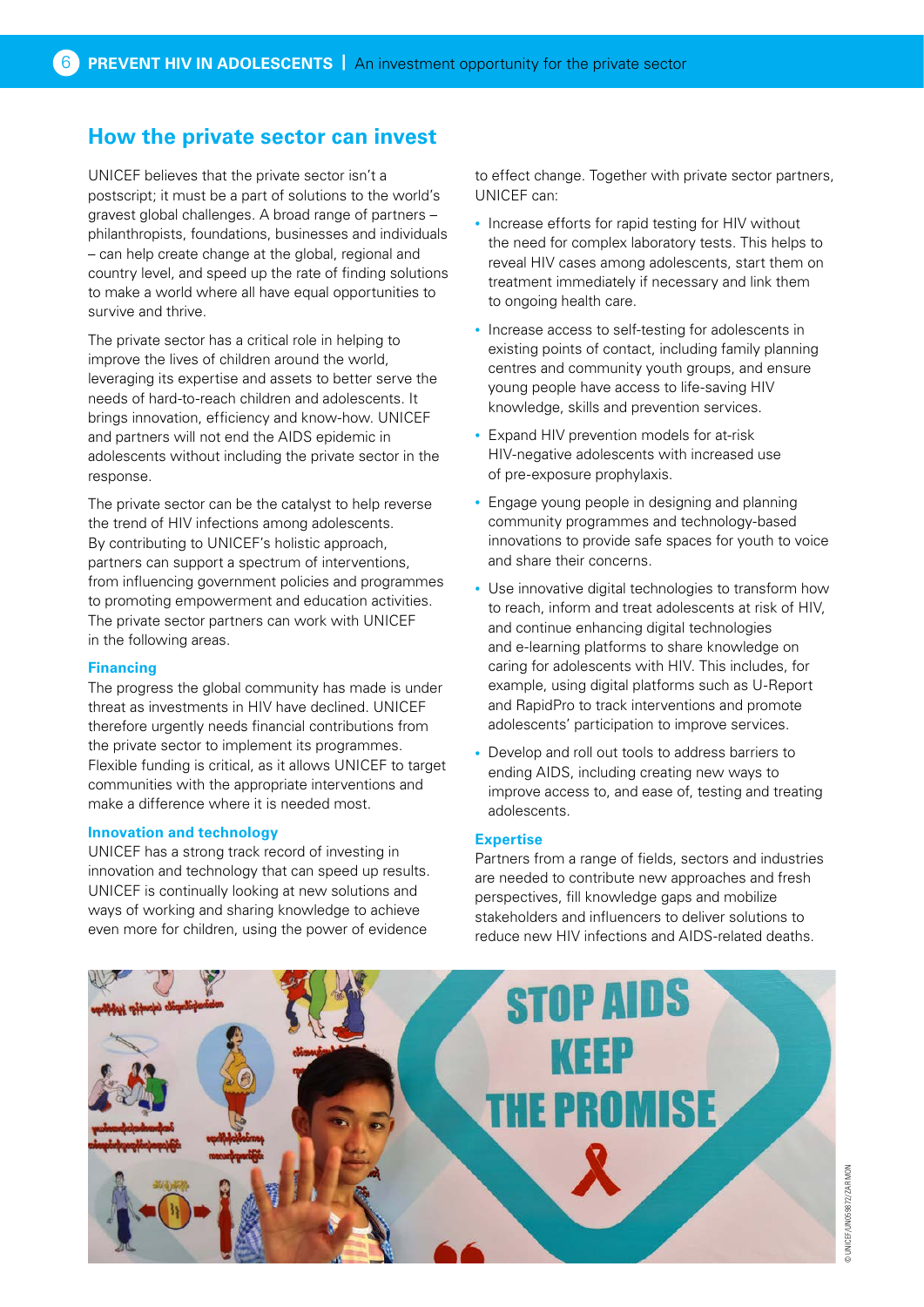#### **Data and evidence generation**

Data collection, evidence generation and learning are central to programmatic success and help UNICEF determine where to target its work. UNICEF looks to partners for support in building effective ways to collect, store and analyse data to find the hardest to reach and better target efforts to eliminate mother-to-child transmission of HIV. Together, UNICEF and partners can:

- Understand where the 'missed', unidentified adolescents are, especially those whose parents and family members are known to be living with HIV, so they can be tested, treated if necessary and kept on their treatment programmes.
- Improve the ability of prevention programmes to target and identify hidden, invisible and hard-to-reach populations such as by mapping personal networks and through champions in groups at high risk of infection.

## **Advocacy, communication and influence**

UNICEF looks at the reach of partners – whether through their products and services or their communication and advocacy platforms – to influence, reinforce and advance key messages and priorities with a joint voice. They help UNICEF speak to children, adolescents and mothers to raise awareness of how to prevent HIV infection. The private sector can help UNICEF to:

- Continue working with a wide range of partners people living with HIV, local non-governmental organizations, donors and governments at all levels, civil society, the private sector and academia – to advocate for increased investment in developing community interventions. UNICEF works to convince governments to include funding for HIV and AIDS strategies in national budgets, and collaborates with donors such as the Global Fund to Fight AIDS, Tuberculosis and Malaria and the United States' President's Emergency Plan for AIDS Relief to secure flexible funding for programmes to end AIDS.
- Maintain its role as a leader in learning, data sharing and programming to guide global conversations on HIV prevention, treatment, care and support for adolescents living with HIV.
- Continue supporting advocacy for more comprehensive data to help governments identify groups most at risk and strengthen national, regional and local data systems to zero in on gaps in responses.

# **Why partner with UNICEF?**

#### **Global impact**

When supporting UNICEF, partners are empowering millions of vulnerable children and adolescents. UNICEF's global reach and close collaboration with governments, civil society, adolescents and the private sector means its impact has a multiplier effect, allow the organization to leverage investments for solutions at scale.

#### **Influence**

UNICEF engages with and convenes government and other partners on initiatives for education, protection, health, nutrition and civic engagement. UNICEF works as a team with partners from a range of backgrounds, bringing expertise to the table and giving partners a voice in providing input to solutions..

#### **Visibility**

Recognition opportunities – including on social media – allow supporters to publicize their partnership with UNICEF and showcase their commitment to children and adolescents.

#### **Opportunities for co-creation**

UNICEF is seeking global strategic partners to achieve impact at scale. By leveraging the power of the private sector's innovation and financial resources, UNICEF can respond to the immense challenges to economic mobility and equitable opportunity that children and adolescents face in developing countries.